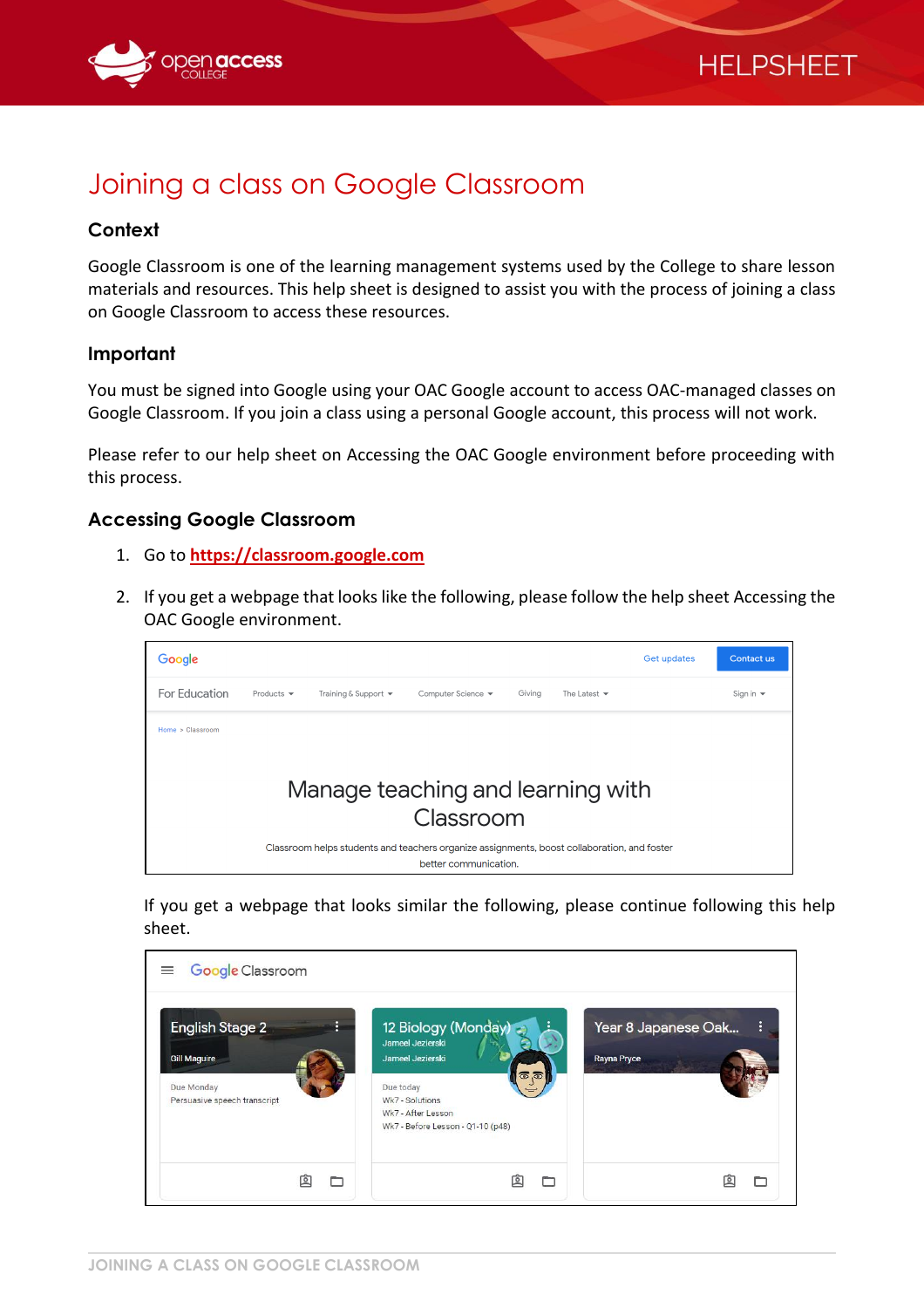

## **HELPSHEET**

### **Section 1: Joining a class using a class code**

If your teacher has issued you with a Google Classroom class code, please follow the instructions in this section. If not, please follow the instructions in Section 2.

3. Click on the **plus (+)** button on the menu bar. A menu should appear.



- 4. On the pop-out menu, select **Join class**. A Join class window will appear.
- 5. Type the **Google Classroom class code** into the issued to you by your teacher and then click on the **Join** button.

| Join class                                               |        |             |  |
|----------------------------------------------------------|--------|-------------|--|
| Ask your teacher for the class code, then enter it here. |        |             |  |
|                                                          |        |             |  |
| Class code                                               |        |             |  |
|                                                          |        |             |  |
|                                                          | CANCEL | <b>JOIN</b> |  |

6. If the class code was correct, the course should appear and will be added to your classes on Google Classroom.